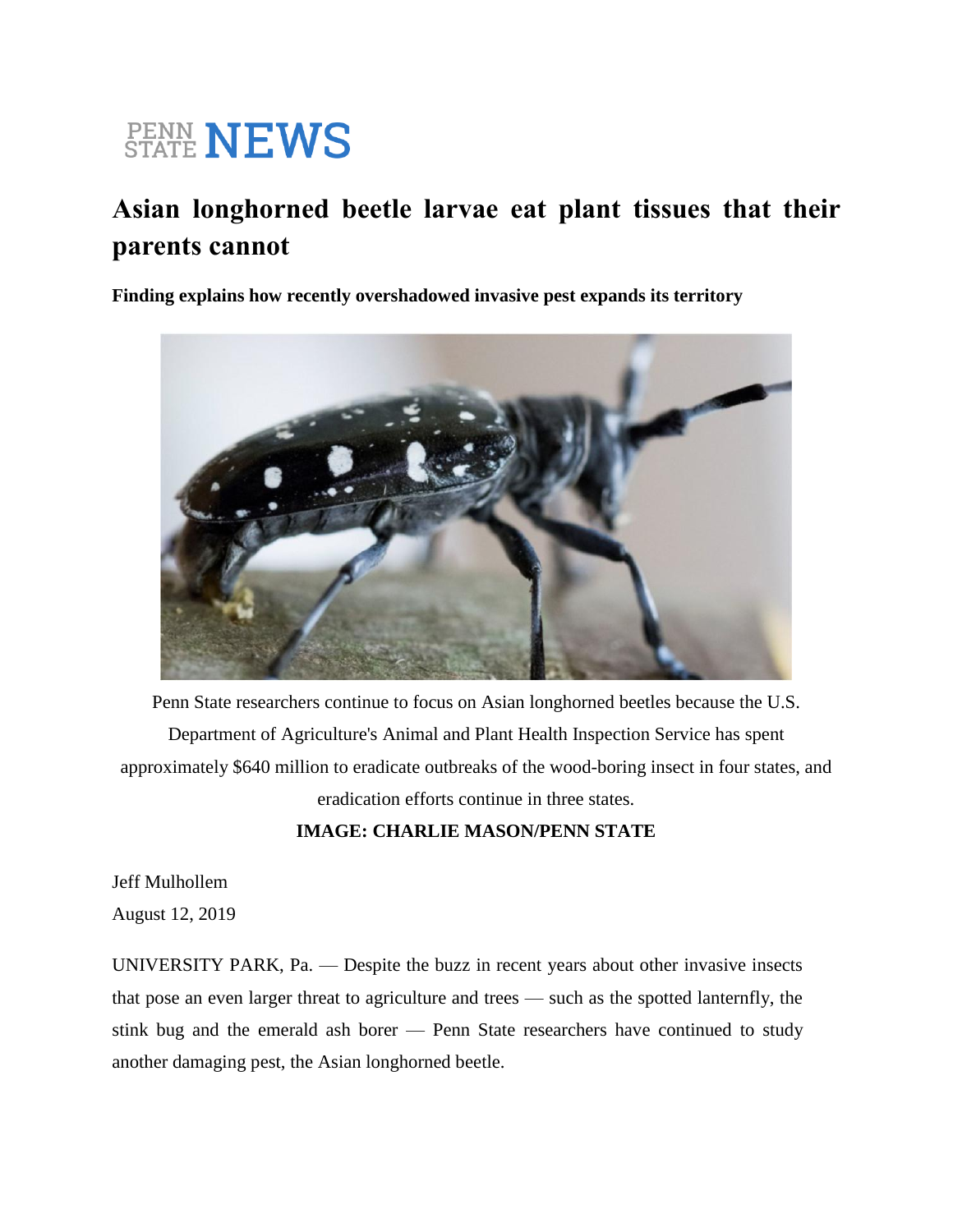Their most recent research revealed that the larval offspring of the wood-borer native to China can feed and thrive on tree species whose tissues would sicken their parents, perhaps explaining how the beetle expands its range, even when its preferred host trees — maples, elms and willows — are not nearby.



This photo shows tunneling by Asian longhorned beetles. By feeding on the wood and burrowing through tree limbs, making them weak, unstable and liable at any time to collapse on people below, the invasive insects have wreaked havoc on trees in urban areas.

#### **IMAGE: U.S. DEPARTMENT OF AGRICULTURE**

The researchers' attention on Asian longhorned beetles remains well-placed because the U.S. Department of Agriculture's Animal and Plant Health Inspection Service has spent approximately \$640 million to eradicate outbreaks of the wood-boring beetle in Illinois, New Jersey, New York and Massachusetts. And eradication efforts continue in New York, Massachusetts and Ohio.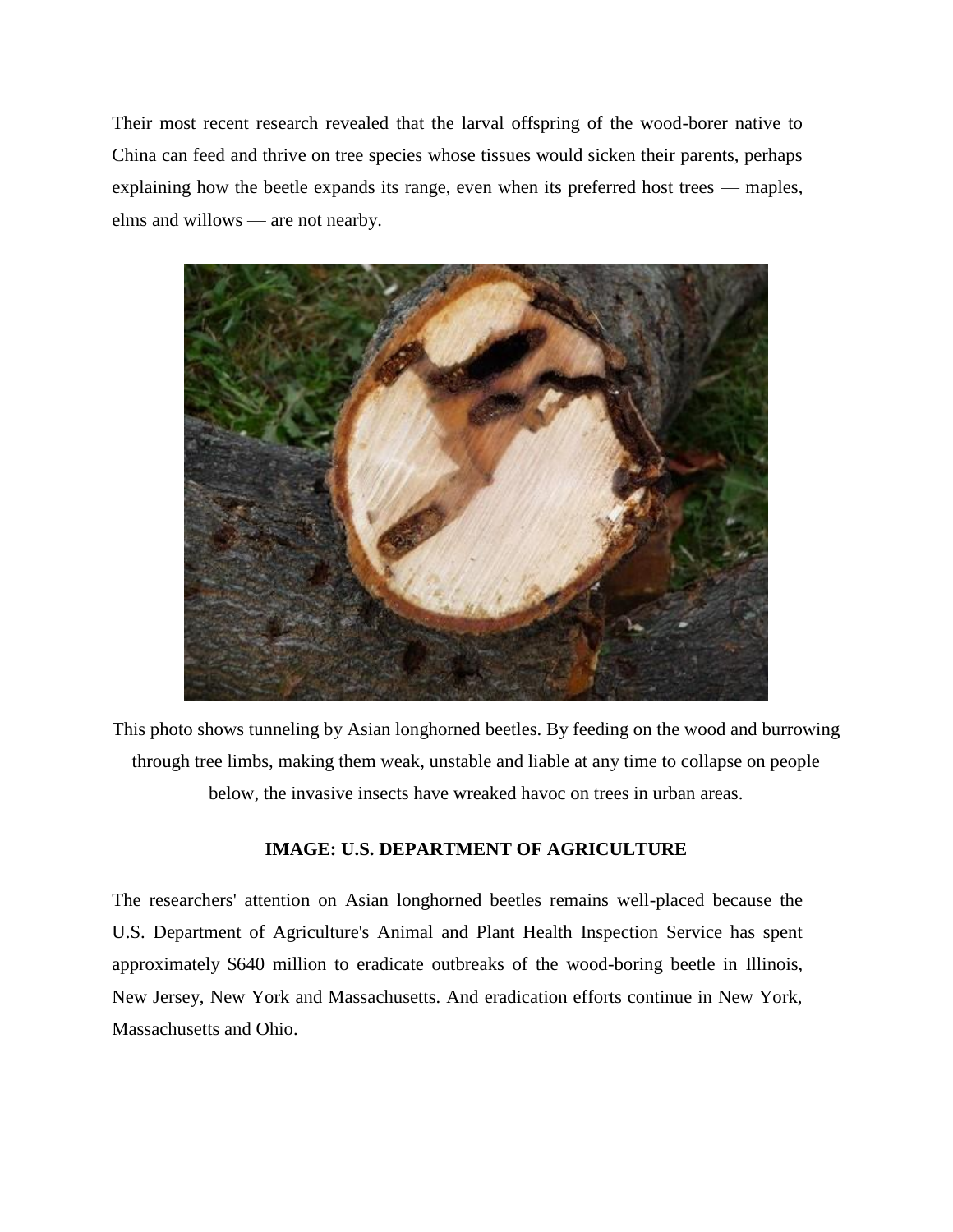The Asian longhorned beetle most likely came to the United States inside wood packaging material from Asia in the early 1990s, according to Kelli Hoover, professor of entomology. Her research group in the College of Agricultural Sciences has been studying the pest for 19 years.

"In North America, the beetle attacks and can kill dozens of species from 15 plant families," she said. "Northern hardwood forests reaching from the Atlantic Ocean to the Great Lakes and beyond are made up of vulnerable species — approximately 48 million acres in the United States, plus the majority of Canada's hardwood forests."

This is not a new pest, but it still threatens billions of dollars in economic damage, Hoover pointed out, adding that if USDA had not undertaken its eradication efforts, Asian longhorned beetles would be causing a tremendous amount of damage over a much larger area.

"Those eradication efforts will have to continue," she said.



In North America, the Asian longhorned beetle attacks and can kill dozens of species from 15 plant families. Northern hardwood forests reaching from the Atlantic Ocean to the Great Lakes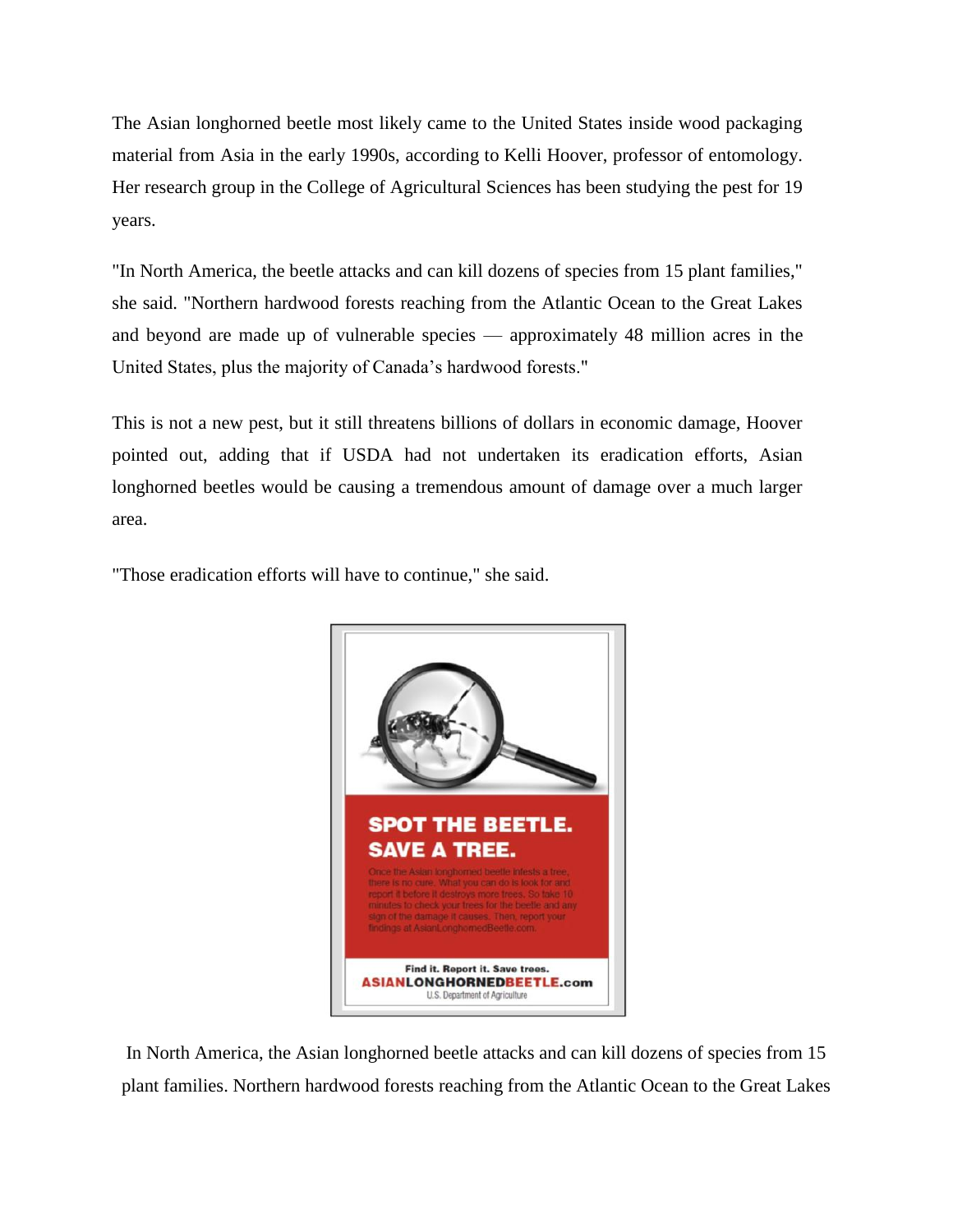and beyond are made up of vulnerable species — approximately 48 million acres in the United States.

#### **IMAGE: U.S. DEPARTMENT OF AGRICULTURE**

Some trees, such as poplar, have limited resistance to attacks by Asian longhorned beetles, noted lead researcher Charlie Mason, postdoctoral scholar in entomology. In trying to assess the difference in resistance between Chinese poplar and native poplar — which consists of trees secreting compounds into their bark and wood tissues making them unpalatable to the wood-boring beetles — the researchers made a startling discovery: Larval Asian longhorned beetles can consume tree tissues that the adults cannot.

In their study, researchers realized that different plant species had strong effects on adult performance, but these patterns did not extend to effects on juveniles consuming the same hosts. They saw that female adult beetles were capable of producing eggs when feeding on red maple, but not when provided eastern cottonwood, also called necklace poplar, or Chinese white poplar.

Yet females that produced eggs by feeding on red maple deposited eggs into all three plant species and the larvae that hatched from these eggs performed equally on the three hosts. The differences between adult and juvenile utilization of poplar was very different.

"That is because poplar has markedly higher salicinoid phenolic concentrations in bark, which discourage adult Asian longhorned beetles from feeding, while poplar wood had only trace amounts," said Mason. "The tree's resistance is due to compounds present in the bark that make it unpalatable for adults."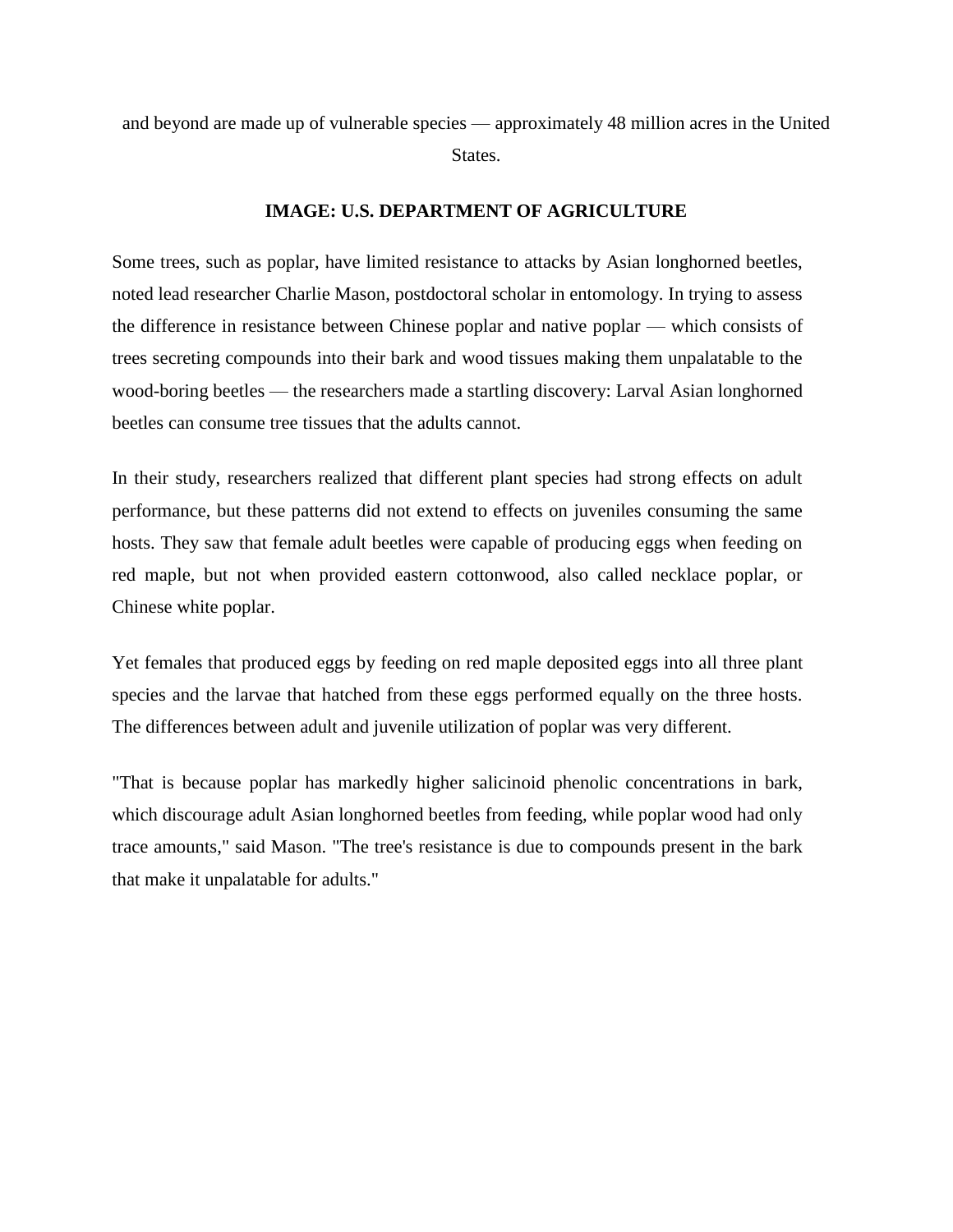

Adult Asian longhorned beetles are able to feed on many fewer tree species than their offspring larvae, Penn State researchers discovered.

#### **IMAGE: U.S. DEPARTMENT OF AGRICULTURE**

But the adult female cuts a small notch in the bark and deposits her eggs, and the hatched larvae from there are able to tunnel into the wood tissues and be nourished by eating them, avoiding having to feed on bark.

By feeding on the wood and burrowing through tree limbs, making them weak, unstable and liable at any time to collapse on people below, Asian longhorned beetle have wreaked havoc on trees in urban areas such as New York City, Worcester, Massachusetts, and Chicago. The damage they caused has resulted in the removal of thousands of infested trees.

This research, recently published in the Journal of Animal Ecology, offers insight into how the pest has survived sustained efforts to eradicate it, Hoover believes.